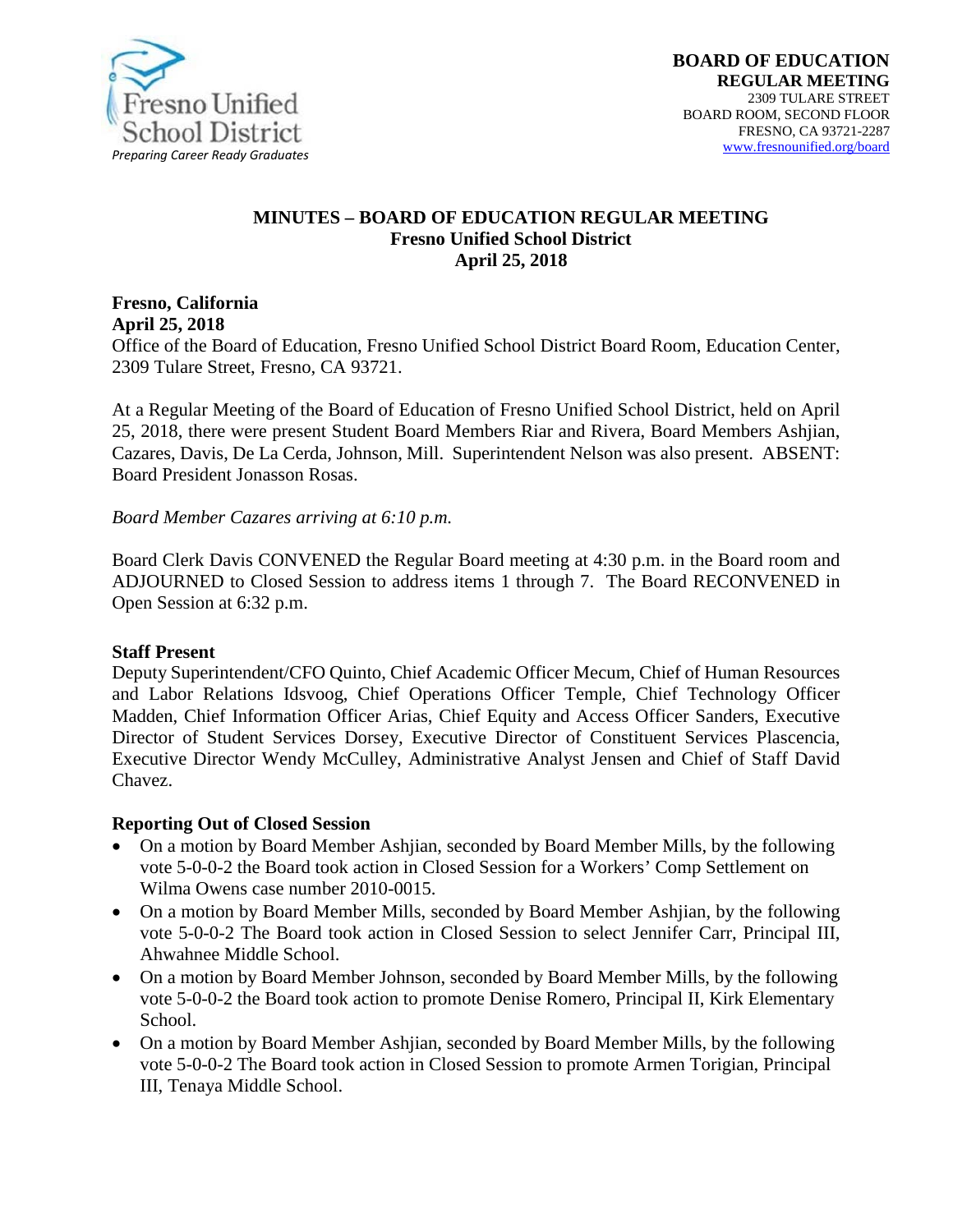• By the following vote of 6-0-0-1, the Board to action in Closed Session to reassign employee No. 1053262 to a classroom teaching position effective for the 2018/19 school year.

#### **PLEDGE OF ALLEGIANCE**

Amelia Aguilar, a parent that has had a positive impact at Lane Elementary School led the flag salute.

#### **HEAR Reports from Student Board Representatives**

Students Derek Brown and Keerat Riar from Patiño School of Entrepreneurship provided a report to the board. They shared exciting news from Patiño including that sophomores will begin their sophomore defense and conclude their internships with Shift3 Technologies. Juniors are pitching their Minimum Valuable Product in front of a panel of judges at BitWise Industries for a chance at funding for their student businesses, and seniors are excited to be the school's first graduating class at the historic Tower Theater. Patiño has hosted several guest speakers including EECU and Common Space. Seniors also will be participating in a college and career fair. The school is also excited to welcome, for the first time,  $9<sup>th</sup>$  grade students starting in August. Also, students from Cooper Middle School shared with the board what extracurricular activities they enjoy as well as their career goals.

#### **ADOPT Resolution Proclaiming May 2018 Better Hearing and Speech Month**

**ADOPTED** a resolution recognizing May 2018 as Better Hearing and Speech Month. Fresno Unified School District urges all schools and individual citizens to participate in Better Hearing and Speech Month in order to become better educated and join together in raising awareness and knowledge of communication disorders. Member De La Cerda moved for adoption, seconded by Member Mills, which carried an 8-0-0-1 vote. AYES: Student Board Members Riar and Rivera, Board Members: Ashjian, Cazares, De La Cerda, Johnson, Mills, and Board Clerk Davis. ABSENT: Board President Jonasson Rosas.

## **ADOPT Resolution Proclaiming May 7-11, 2018 as Teacher/Substitute Teacher Appreciation Week**

**ADOPTED** a resolution proclaiming May 7-11, 2018 as Teacher/ Substitute Teacher Appreciation Week. Fresno Unified teachers work collaboratively with the Board of Education, Superintendent, administrators and staff in support of the district's goals and core beliefs in increasing student achievement and preparing career ready graduates. Member Mills moved for adoption, seconded by Member De La Cerda, which carried an 8-0-0-1 vote. AYES: Student Board Members Riar and Rivera, Board Members: Ashjian, Cazares, De La Cerda, Johnson, Mills, and Board Clerk Davis. ABSENT: Board President Jonasson Rosas.

#### **HEAR Report from Superintendent**

• Thanked everyone who coordinated and attended this year's Southeast Asian Family Education Conference organized by Parent University. The event was held at Fresno City College. It focused on building student's academic success, both from the sense of the student and their parents. The conference focused on students and parents in our Hmong, Lao and Cambodian communities by providing engaging workshops, leadership for middle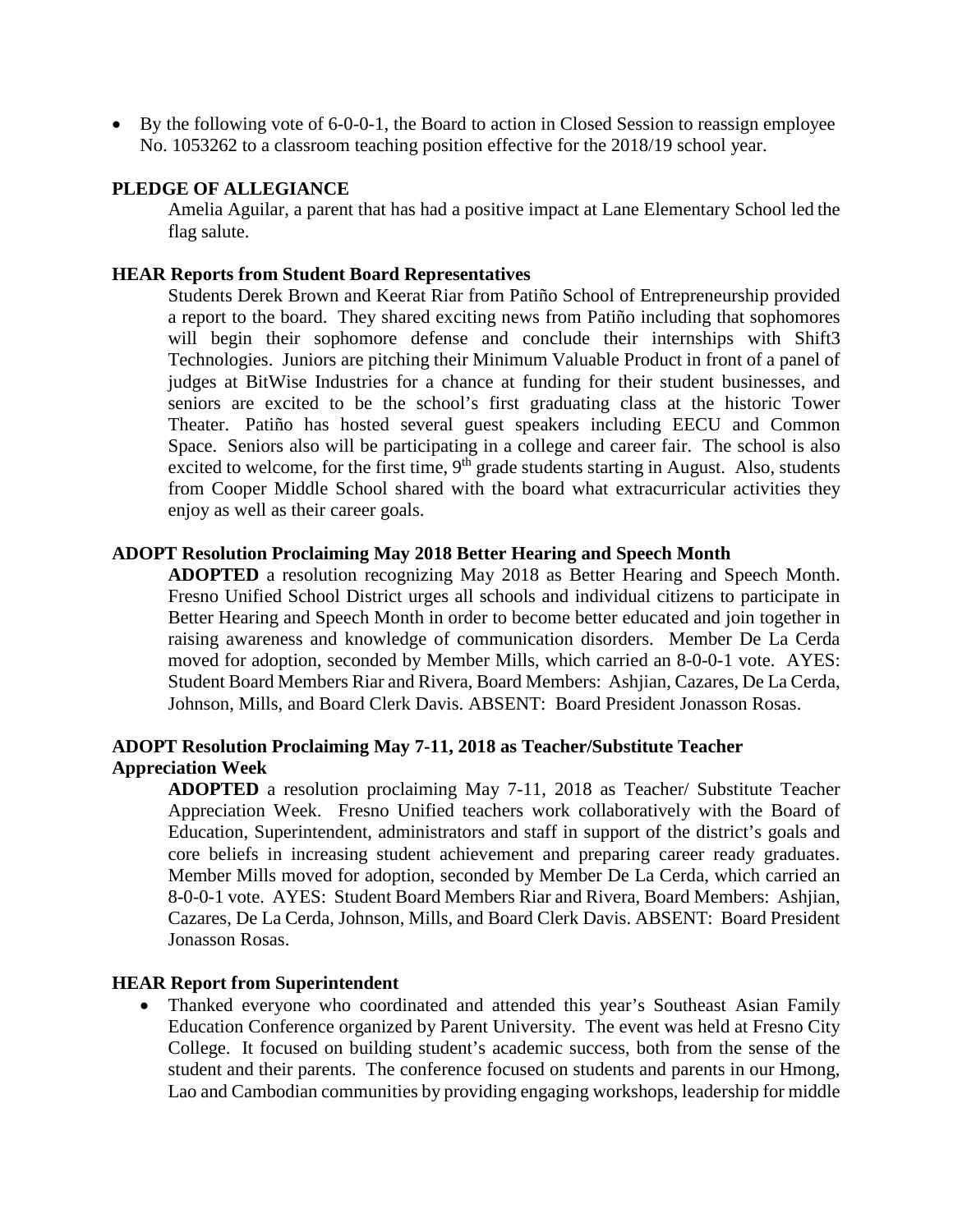school students and civic engagement for high school students. Nearly 400 people attended the event.

- Acknowledged Sunnyside High School digital photography and marketing students and staff who are currently holding a launch party to unveil new technology and state-of-theart equipment in their classroom. Attendees will experience a career technical education classroom in action and receive a personal, professional portrait from students. Nelson thanked industry partners who not only take the time to mentor students but also provide training and support to ensure they come the professionals they aspire to be.
- Thanked the district's 90 professional bus drivers. Tuesday was National School Bus Drivers Day and we appreciate our 90 drivers who are up before dawn every morning to inspect their buses and prepare to safely transport our city's most precious cargo. Nelson also thanked the California Highway Patrol who honored two district drivers: Richard Olivares and Michelle Thomas. Both were recognized with the prestigious Blackwell Memorial Award for 20 consecutive years of safe driving. This is absolutely no small feat! Thank you, Fresno Unified bus drivers, for your continued support of our students!
- Congratulated Board Clerk Valerie Davis for being elected to a seat on the Executive Committee of the Council of Great City Schools. This is a huge honor and deserves great recognition! Trustee Davis will begin her three-year term this summer.
- Recognized Bullard High School boys' volleyball coach Roy Verduzco who, last week, coached his 800th career win in a conference match! The game was an exciting one against Madera South and gave Roy Verduzco the most wins of any coach in the State of California. Roy's record currently stands at 800 wins, 201 losses spanning his 35-year career. Superintendent Nelson and Trustee Ashjian presented Roy with a plaque celebrating this milestone.

## **OPPORTUNITY for Public Comment on Consent Agenda Items**

There were no individuals for this portion of the agenda.

On a motion by Member De La Cerda, seconded by Member Johnson, the consent agenda, exclusive of agenda item: A-11, A-12, A-16, and A-17 which were pulled for further discussion, was approved on a roll call vote of 8-0-0-1 as follows: AYES: Student Board Members Riar and Rivera, Board Members: Ashjian, Cazares, De La Cerda, Mills and Board Clerk Davis. ABSENT: Board President Jonasson Rosas.

## **A. CONSENT AGENDA**

# **A-1, APPROVE Personnel List**

**APPROVED as recommended,** the Personnel List, Appendix A, as submitted.

**A-2, ADOPT Findings of Fact and Recommendations of District Administrative Board ADOPTED as recommended,** the Findings of Fact and Recommendations of District Administrative Panels resulting from hearings on expulsion and readmittance cases conducted during the period since the April 11, 2018 Regular Board meeting.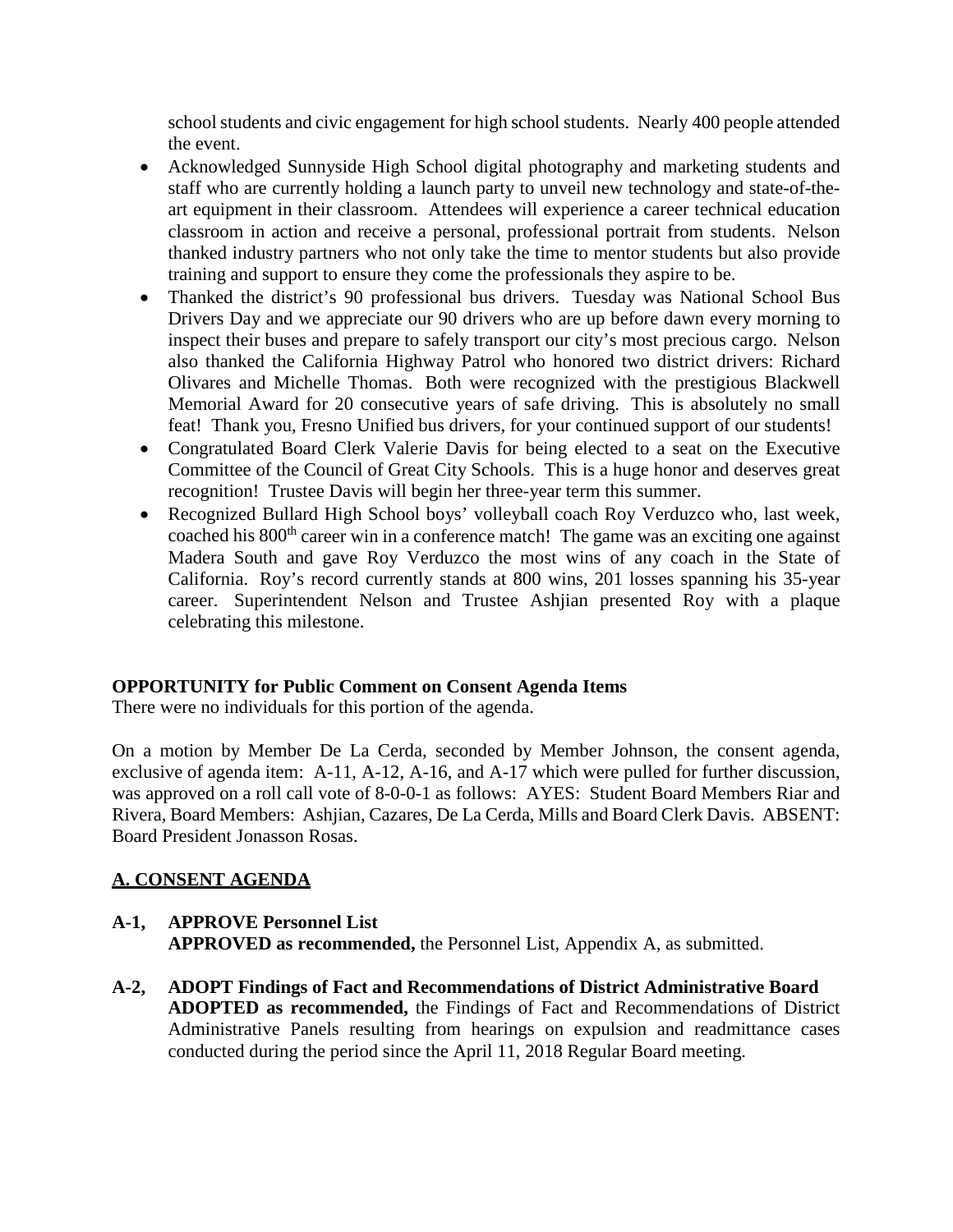## **A-3, APPROVE Minutes from Prior Meetings**

**APPROVED as recommended,** the draft minutes for the January 24, 2018 Regular Meeting and April 11, 2018 Regular Meeting.

## **A-4, ADOPT Declaration of Need for Fully Qualified Educators**

**ADOPTED as recommended,** the 2018/19 Declaration of Need for Fully Qualified Educators. Annually, the District adopts the Declaration of Need for Fully Qualified Educators, which certifies that there may be an insufficient number of certificated persons who meet the District's specified employment criteria for the positions listed on the Declaration. The adoption of the Declaration is a prerequisite to the issuance of any limited assignment teaching permits or emergency permits in the event that shortages in certain subject areas occur (Title 5, California Code of Regulations, Section 80026).

## **A-5, ADOPT Waiver Request for Alvarina Medrano**

**ADOPTED as recommended,** a waiver request for Alvarina Medrano to serve as a Special Education teacher. The waiver will cover the California Basic Educational Skills Test (CBEST). The Education Code 44225(m) allows the commission to grant waivers to fill unanticipated needs in an area deemed hard-to-fill.

#### **A-6, APPROVE Addendum to Agreement with Collaborative Learning Solutions**

**APPROVED as recommended,** a request for an increase of \$36,000 to a previous Board approved agreement with Collaborative Learning Solutions. The district will provide additional social emotional learning sessions for teachers and leaders and continue the work in developing the discipline guidelines.

#### **A-7, APPROVE State Center Adult Education Consortium Alternative District Representative for Remainder of 2017/18 Through 2019/20 Fiscal Year APPROVED as recommended,** Patricia Jacobsen to serve as the official Alternative District Representative on the State Center Adult Education Consortium (SCAEC) Executive Board for the remainder of the 2017/18 fiscal year through 2018/19 fiscal year will allow the district to be represented by a vote if the designated SCAEC District Representative, Raine Bumatay, is not present.

## **A-8, APPROVE Amendment to Independent Contractor Services Agreement with WestEd**

**APPROVED as recommended,** the amended Independent Contractor Services Agreement with WestEd to establish a task force to help guide the African American Academic Acceleration Initiative.

In the process of due diligence for the original scope of work, WestEd identified systemic context, district conditions and initiative specific strengths and challenges that would affect successful implementation of the taskforce. As a result, to facilitate success outcomes of the taskforce and the initiative, WestEd has provided structured collaborative coaching, facilitative processes and solution sets to build on strengths and address challenges. The additional funding will be used for continued development of the taskforce plans and WestEd facilitation of the taskforce, in conjunction with the Executive Director. The taskforce is expected to launch in May 2018.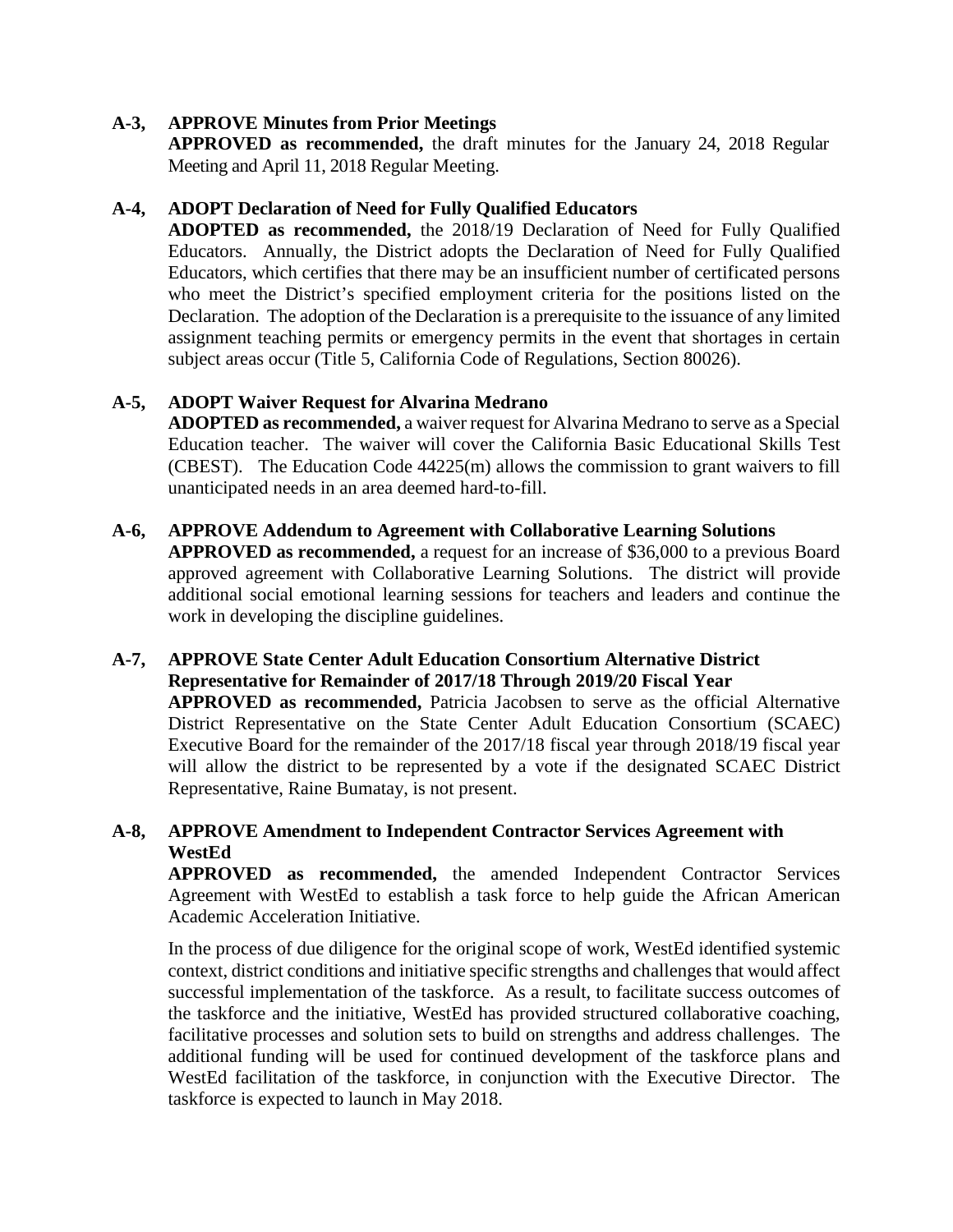## **A-9, APPROVE Appointment to Citizens' Bond Oversight Committee**

**APPROVED as recommended,** re-appointment of Michael Lopez to the Citizens' Bond Oversight Committee (CBOC). Mr. Lopez has served previously and is nominated for reappointment by Board President Jonasson Rosas. Mr. Lopez is Business Representative for Sheet Metal Workers Local Union No. 104. He is a resident of Fresno Unified School District, and is not a vendor, contractor, consultant, employee or official of the district. The role of the CBOC is "*to ensure that bond proceeds are expended only for the purposes set forth in the ballot measures."*

## **A-10, APPROVE Award of Bid 18-23 Sections A-C, Exterior Painting at Various School Sites**

**APPROVED as recommended,** Bid 18-23, consisting of three bid sections, for exterior painting at ten elementary schools this summer.

Staff recommends award to the lowest responsive, responsible bidders:

|  | Sec. A Jackson, Lincoln, Sunset    | Black & White Painting Inc Canoga Park |             | \$158,700 |
|--|------------------------------------|----------------------------------------|-------------|-----------|
|  | Sec. B Manchester, Pyle, Robinson  | Black & White Painting Inc             | Canoga Park | \$178,700 |
|  | Sec. C Del Mar, Figarden, Holland, | H.B. Restoration Inc.                  | Rio Linda   | \$282,001 |
|  | Roeding                            |                                        |             |           |

## **A-11, APPROVE Award of Bid 18-25, Roosevelt High School Construction of New Aquatic Center**

**APPROVED as recommended,** Bid 18-25, for construction of the new aquatic center at Roosevelt High School. The project is comprised of a 35-meter competition pool for swimming, diving, and water polo; a shallow section to accommodate teaching and community use; a team/locker building with coach's office and concession room; mechanical building with storage and office space; bleachers including a shade structure; and related site work.

Staff recommends award to the lowest responsive, responsible bidder:

Mark Wilson Construction, Inc. (Fresno, California) \$6,005,832

#### **Prior to the vote Trustee Ashjian made the following statement:**

"Item A-11 is a bid award to Mark Wilson Construction, Inc. for a construction project (Bid Number 18-25).

I have done business with Mark Wilson Construction in my private capacity on other projects not involving Fresno Unified beginning at least five years prior to my election to this Board. I did not participate in making these contracts. Because of my relationship with Mark Wilson Construction, I have a remote financial interest in these contracts.  $\cdot$ Therefore, I am abstaining from this vote pursuant to Board Bylaw 9270."

For the record, there were comments/questions regarding the schematics and the team/locker building, and the concern of standards being set and them applying to all schools. Chief of Operations Karin Temple was able to provide clarification. Member De La Cerda moved for the item to be tabled until the next board meeting, May 9, seconded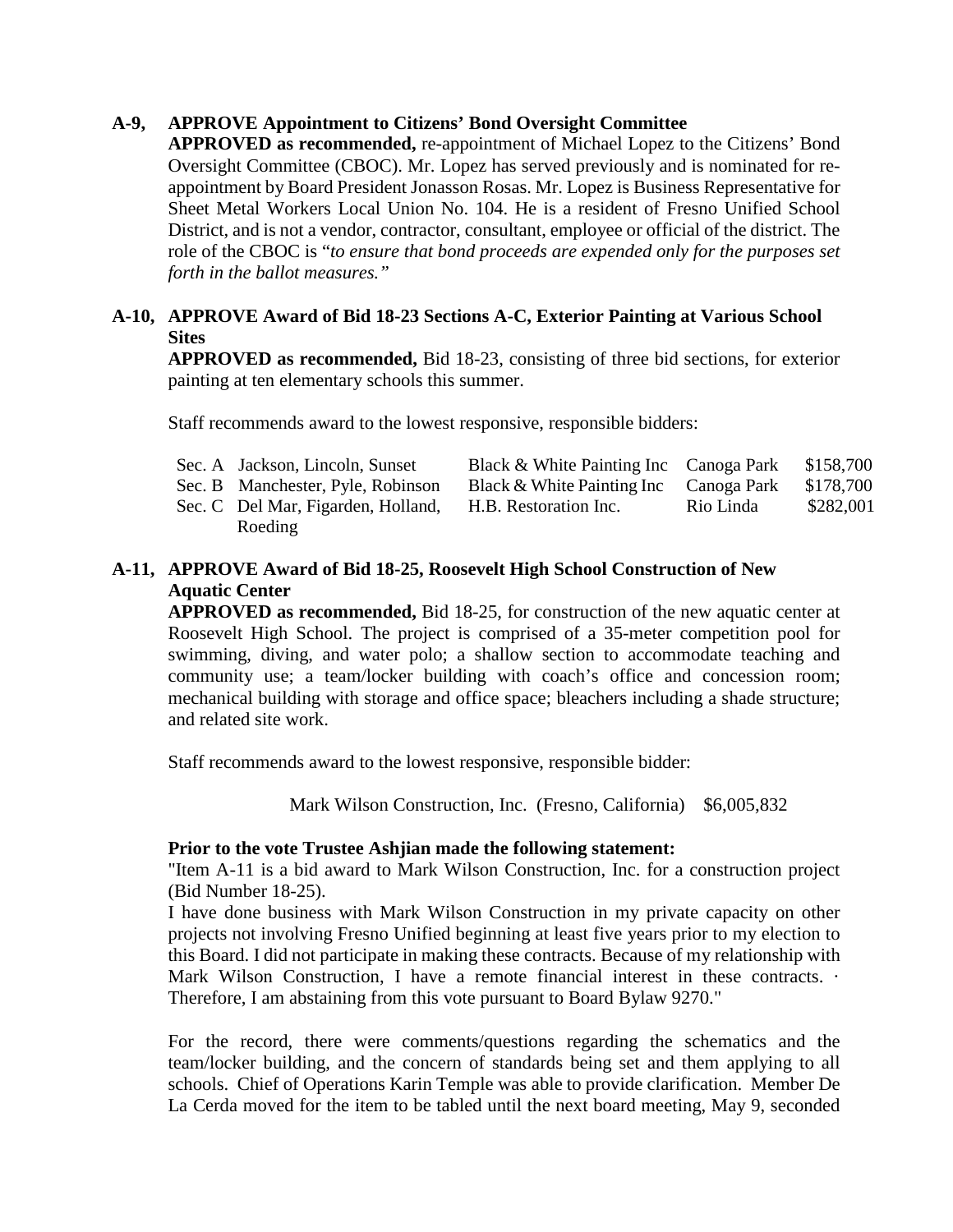by Member Cazares, which carried a 5-0-1-1 vote. AYES: Board Members: Cazares, De La Cerda, Johnson, Mills and Board Clerk Davis. ABSTENTIONS: Board Member Ashjian. ABSENT: Board President Jonasson Rosas. No action was taken on this item.

## **A-12, APPROVE Award of Bid 18-26, Balderas, Centennial and Leavenworth Elementary Schools, and Edison High School, Portable Classrooms Relocation and Infrastructure**

**APPROVED as recommended,** Bid 18-26, for installation of portable classrooms at Balderas (one), Centennial (one), Leavenworth (two) Elementary Schools; and Edison High School (two); and infrastructure including site work and utility connections. The portable classrooms are needed to accommodate projected enrollment and reduced staffing ratios.

Staff recommends award to the lowest responsive, responsible bidder:

Davis Moreno Construction, Inc. (Fresno, California) \$1,387,001

## **Prior to the vote Trustee Ashjian made the following statement:**

"Item A-12 is a bid award to Davis Moreno Construction, Inc. for a construction project (Bid Number 18-26).

I have done business with Davis Moreno in my private capacity on other projects not involving Fresno Unified beginning at least five years prior to my election to this Board. I did not participate in making these contracts. Because of my relationship with Davis Moreno, I have a remote financial interest in these contracts. Therefore, I am abstaining from this vote pursuant to Board Bylaw 9270."

For the record, there were no comments/questions. Member De La Cerda moved for approval, seconded by Member Mills, which carried a 5-0-1-1 vote. AYES: Board Members: Cazares, De La Cerda, Johnson, Mills and Board Clerk Davis. ABSTENTIONS: Board Member Ashjian. ABSENT: Board President Jonasson Rosas.

## **A-13, APPROVE Award of Bid 18-29, Heaton Elementary School and Fresno High School Energy Management System Replacement**

**APPROVED as recommended,** Bid 18-29, to replace the energy management system for the entire site at Heaton Elementary School, and for the North Academic and South Academic buildings at Fresno High School. Energy management systems monitor, control, and optimize utility system performance. The systems need to be replaced due to age, condition, and lack of reliability.

Staff recommends award to the lowest responsive, responsible bidder:

New England Sheet Metal and Mechanical Co. (Fresno, California) \$833,700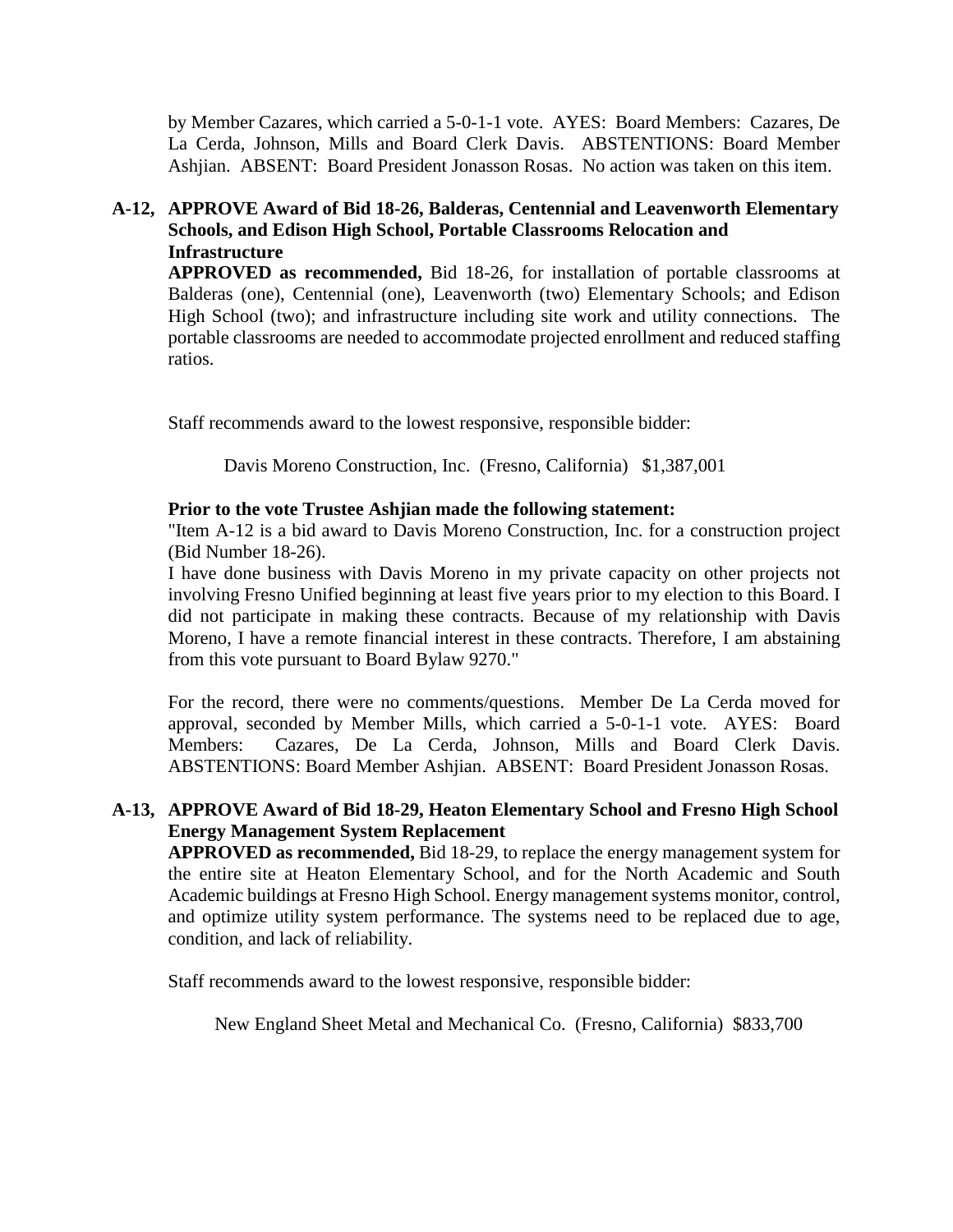## **A-14, RATIFY Grant Application to the California Department of Education for the Learning Communities for School Success Program**

**RATIFIED as recommended,** a grant application to the California Department of Education for the Learning Communities for School Success Program (LCSSP). The goals of the LCSSP are to support evidence-based, non-punitive programs and practices designed to keep the most vulnerable pupils in school.

#### **A-15, RATIFY Independent Contractor Services Agreement with Springboard Collaborative**

**RATIFIED as recommended.** Springboard Summer is an intensive 5-week summer program that combines daily reading instruction for Pre-K through 3rd graders; weekly workshops training parents to teach reading at home; a rigorous coaching cycle for teachers; and an incentive structure that awards learning tools to families in proportion to student reading gains.

This summer, Springboard comes to Fresno Unified to serve 210 elementary scholars and their families. Additionally, Springboard will share its curriculum and program model with leaders from Baird Middle School, who will modify it to be more appropriate for an older student population. Baird's summer pilot will serve an additional 210 middle school students on its campus, using Springboard as its template.

## **A-16, RATIFY Change Order for the Project Listed Below**

**RATIFIED as recommended,** a Change Order for the following project:

Bid 18-02, Adult Transition Program Modernization Project Change Order 2: \$6,990

#### **Prior to the vote Trustee Ashjian made the following statement:**

"Included in item A-16 are change orders for a construction project involving Mark Wilson Construction, Inc. (Bid Number 18-02).

I have done business with Mark Wilson Construction in my private capacity on other projects not involving Fresno Unified beginning at least five years prior to my election to this Board. I did not participate in making this contract. Because of my relationship with Mark Wilson Construction, I have a remote financial interest in this contract. Therefore, I am abstaining from this vote pursuant to Board Bylaw 9270."

For the record, there were no comments/questions. Member Johnson moved for approval, seconded by Member Cazares, which carried a 5-0-1-1 vote. AYES: Board Members: Cazares, De La Cerda, Johnson, Mills and Board Clerk Davis. ABSTENTIONS: Board Member Ashjian. ABSENT: Board President Jonasson Rosas.

## **A-17, RATIFIY Purchase Orders from February 1, 2018 through February 28, 2018, and Zero Dollar Contracts**

**RATIFIED as recommended,** purchase orders issued from February 1, 2018 through February 28, 2018. Purchase orders for \$10,000 or more are presented first, followed by purchase orders for less than \$10,000. A list of purchase orders issued for Associated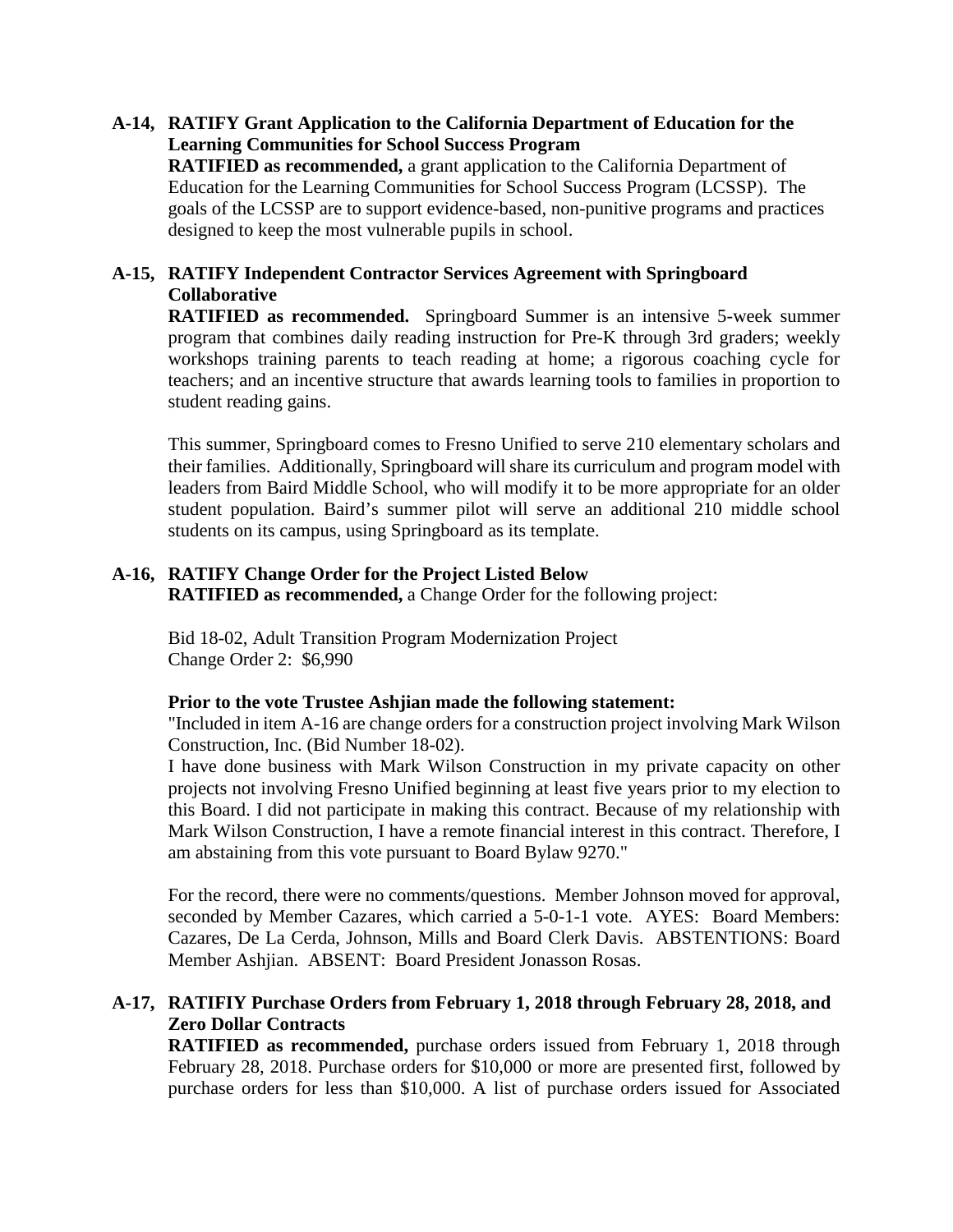Student Body (ASB) accounts is also provided. Also attached and included for ratification is a list of zero dollar contracts that specify terms but where no funds will be exchanged between Fresno Unified and other entities. The contracts are available for review in the Board Office.

#### **Prior to the vote Trustee Ashjian made the following statement:**

"Included in item A-17 are purchase orders for Davis Moreno Construction (purchase order numbers 499969A, 499969B, 504932A & 504932B), Expo Party Rental & Sales (purchase order numbers 506458, 505888, 506276 & 505525), Expo Audio Visual (purchase order number 505413), Mark Wilson Construction (purchase order number 504027), and Todd Plumbing, Inc. (purchase order number 505443).

I have done business with Davis Moreno, Expo Party Rental & Sales, Expo Audio Visual, Mark Wilson Construction, and Todd Plumbing in my private capacity on other projects not involving Fresno Unified beginning at least five years prior to my election to this Board. I did not participate in making these contracts. Because of my relationship with these companies, I have a remote financial interest in these contracts. Therefore, I am abstaining from this vote pursuant to Board Bylaw 9270."

For the record, there were no comments/questions. Member De La Cerda moved for approval, seconded by Member Mills, which carried a 5-0-1-1 vote. AYES: Board Members: Cazares, De La Cerda, Johnson, Mills and Board Clerk Davis. ABSTENTIONS: Board Member Ashjian. ABSENT: Board President Jonasson Rosas.

## **END OF CONSENT AGENDA**

## **UNSCHEDULED ORAL COMMUNICATIONS**

**Ms. Grisanti Valencia from Californians for Justice** – provided an update to the board regarding relationship based schools in Fresno Unified. Shared letters from students.

## **B. CONFERENCE/DISCUSSION AGENDA**

## **Agenda Item B-18, Present an Overview on the Kepler Neighborhood Charter School and Charter Renewal Process**

Staff provided an overview of the Kepler Neighborhood Charter School and charter renewal process.

Presentation by Instructional Superintendent Melissa Dutra and Legal Counsel Susan Hatmaker

An opportunity was provided to hear questions/concerns from members of the Board and staff were available to respond.

For the record, there were comments/questions regarding the demographic similarities and if that extended to our English Language Learners and Special Need students, the possibility of renewing the five years with a Memorandum of Understanding requiring benchmarks to be met after a year, concern of comparing Kepler to similar schools Daily and Forkner, clarity in comparing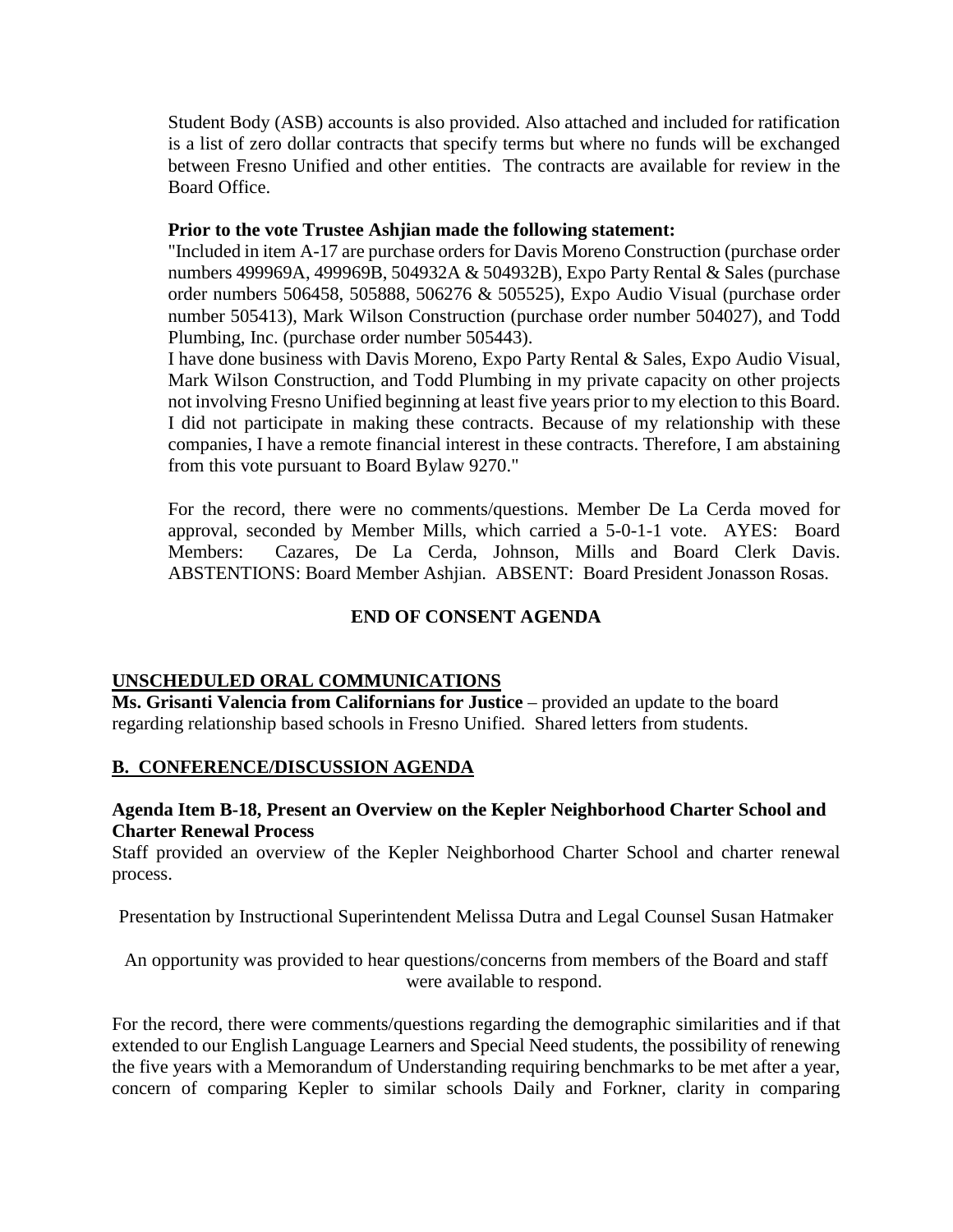neighborhood schools to Kepler, the number of Fresno Unified students at Kepler, and data being pulled from California Department of Education. No action was required for this item.

## **Agenda Item B-19, Hold a Public Hearing in the Matter of the Kepler Neighborhood School Renewal Petition**

Kepler Neighborhood School (Kepler) is seeking authorization to operate July 1, 2018 through June 30, 2023. Kepler is currently serving approximately 462 students in grades kindergarten through eight. The school is located at 1462 Broadway Street in Fresno.

Presentation by Instructional Superintendent Melissa Dutra and Executive Director from Kepler Margaret Ameel, Ph.D

An opportunity was provided to hear questions/concerns from members of the Board and staff was available to respond.

## **Board Clerk Davis opened the public hearing**

The following individuals spoke in support of Kepler remaining open citing amazing teachers and staff, close family climate, the exciting way Kepler introduces education, diverse group of students, learning while having fun at the same time, building relationship with groups from downtown Fresno, small class sizes, nurturing environment, service learning and a commitment to improve overall achievement:

**Davian Figueroa Ben Orr AJ Orr Jenny Matott Dan Zack Nathan Carson** 

**Dr. Elizabeth Robitaille Senior Vice President of School Performance, Accountability and Research for the California Charter Schools Association** - stated that Kepler should not be renewed. Kepler has under-performed over the past five years and therefore should not be renewed.

#### **Board Clerk Davis closed the public hearing**

For the record, there were comments/questions regarding receiving the factual findings report before asking any more questions, thanked students, parents and staff for speaking in support of Kelper, understanding recent improvements have been implemented, comparing Fresno Unified's ELA and Math averages to Kepler, diversity of students at Kepler, a request to receive the indicators that CCSA used to make their recommendation, a request for test scores from Malloch Elementary and a request for a list of schools who are below average in ELA and Math. No action was required for this item.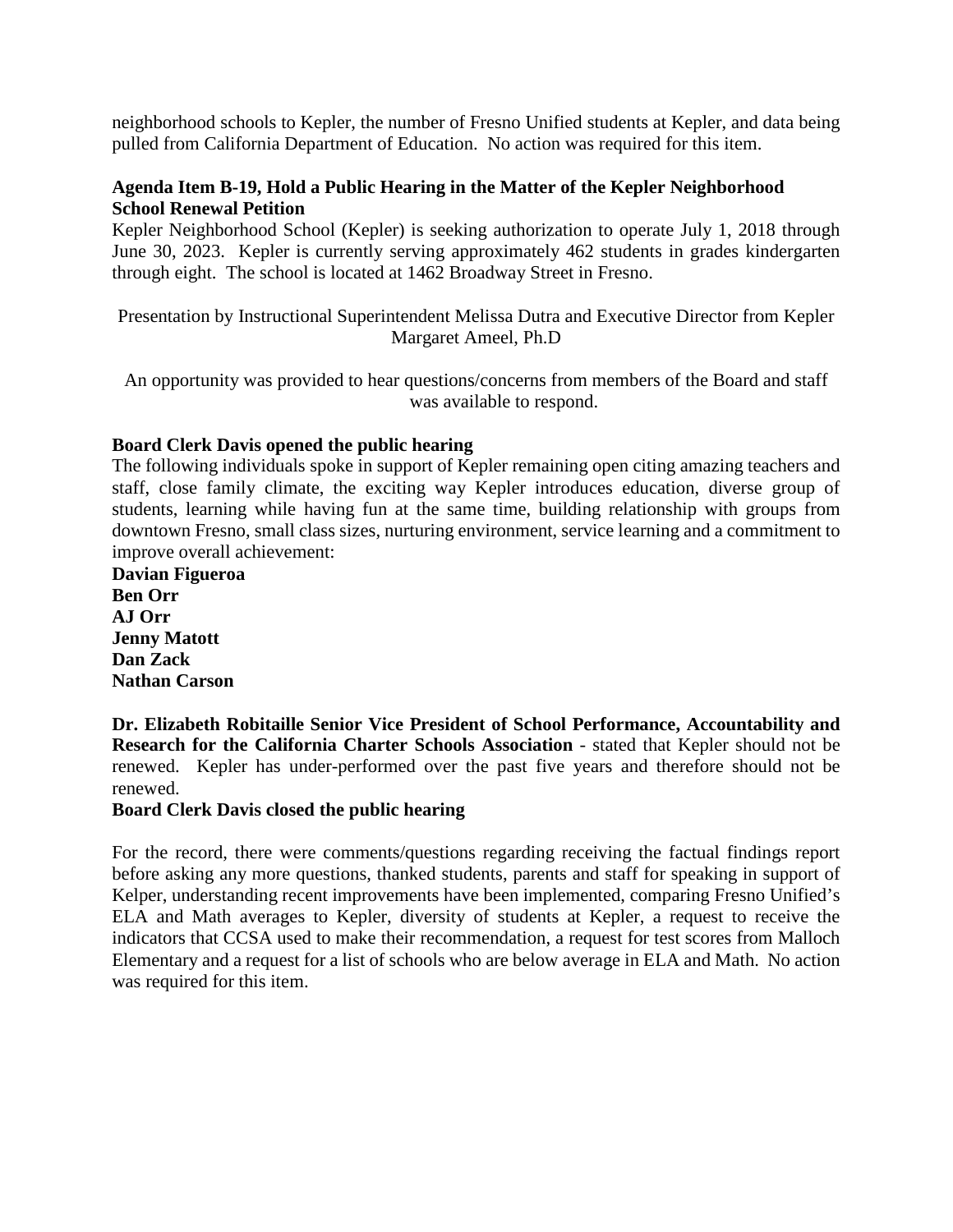## **Agenda Item B-20, Present and Discuss the 2018/19 Strategic Budget Development**

The 2018/19 Governor's Proposed Budget was released on January 10, 2018. The Board of Education has discussed the Governor's proposal and the potential impacts on Fresno Unified, as well as the strategic budget development process, at the following Board of Education meetings:

- January 24, 2018 March 7, 2018
- 
- February 7, 2018 March 21, 2018
- February 21, 2018 April 11, 2018
- 
- 

On April 25, 2018, staff and the Board continued budget development discussions.

## Presentation by CFO/Chief Financial Officer Ruth Quinto and staff

An opportunity was provided to hear questions/concerns from members of the Board and staff was available to respond.

For the record, there were comments/questions regarding funding for two schools in the Fresno High region who would like to go through the IB accreditation process, clarity on the 7 million one-time included in Assigned Designated Fund Balance, is the LCAP available in Spanish and in Hmong on the website, and mention that translations need to be done quickly. CFO/Deputy Superintendent Quinto was able to provide clarification. No action was required on this item.

## **Agenda Item B-21, ADOPT Resolution 17-45, Providing For Issuance and Sale of General Obligation Bonds, Election of 2016 (Measure X), Series A, in the Aggregate Principal Amount of Not to Exceed \$60,000,000 and Authorizing the Execution and Delivery of Documents and Actions in Connection Therewith**

**Adopted as recommend,** Resolution 17-45, which provides for the issuance and sale of General Obligation Bonds, Election of 2016 (Measure X), Series A, in the aggregate principal amount of not to exceed \$60,000,000. The Bonds will be issued under Bond Law to provide funds to finance educational facility improvements for which the General Obligation Bonds have been authorized under the Bond Measure. Resolution 17-45 authorizes bonds that allow for the compounding of interest. Projects planned to be supported by this initial Measure X issuance are listed in the information provided in the Board binders. Measure X funds will be utilized to leverage State funding when possible to maximize the district's investment.

Presentation by Chief Operations Officer Karin Temple

An opportunity was provided to hear questions/concerns from members of the Board and staff was available to respond.

For the record, there were comments/questions regarding Rata modernization construction begining, congratulated Fresno Unified for getting matching funds for CTE, when will the board receive a comprehensive list in order of future projects with the estimated cost, multiple lists that the district has that directs/drive the work, if you were to put all the list together what percent of the list could be accomplished with the \$225 million, offering the list to the public, understanding of the fluidity of the lists, thanked staff for their diligence in using the bond money wisely, clarity on the bullet point *Classrooms* in the presentation, Moody's rating, how much will Duncan, Fresno